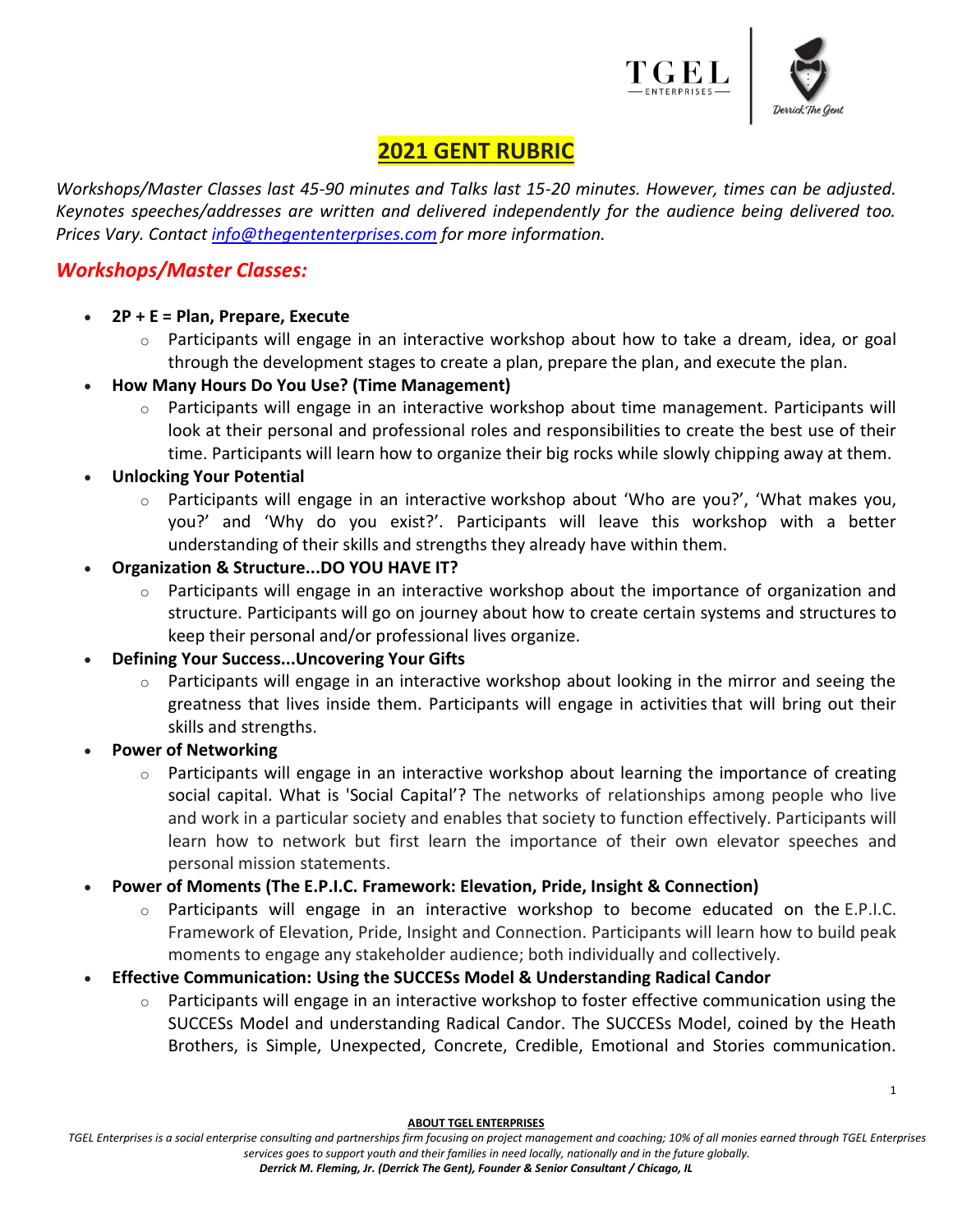

2

Radical Candor takes 'caring personally' and 'challenging directly' to give and receive feedback better.

#### • **Triple C (Coaches, Critics, & Champions)**

- $\circ$  Participants will focus on understanding how to navigate through their own Coaches, Critics & Champions to be successful on their individual and collective journeys toward self-actualization and personal liberation. Participants will interact using Maslow's Hierarchy of Needs to help unlock their skills and strengths as they prepare to matriculate to college and/or advance in the workforce or entrepreneurship endeavors.
- **Project Management 101**
	- $\circ$  Participants will be introduced to the basics of Project Management in an interactive and engaging way. Participants will put the skills they learned to practice during this workshop. Additionally, participants will be introduced to agile and scrum methodology.
- **Emotional Intelligence: How does your emotions show up at the workplace and beyond?**
	- Participants will learn the importance of establishing deeper connections, relationships, support systems, and accountability partners. Participants will be introduced to the concept of Emotional Intelligence (EI). Participants will deepen their understanding of their own emotions and how they show up at work and beyond. Participants will go through a series of activities that will be fun, safe, and challenging.

#### *Talks:*

- **My Leadership Story: 1987 to Present (The Story of Derrick M. Fleming, Jr.)**
	- o Born on February 19, 1987 in Englewood, one of Chicago, IL's poorest communities, Derrick Marcell Fleming, Jr., also known as "Derrick The Gent", tells his story of family dysfunction, academic failures, personal liberation, goal setting and more. Derrick's shares openly about his journey towards success and continued fight as a social advocate.
- **The Journey: From C.P.R. to Pursuit (Collaboration, Persistence & Reflection)**
	- o This talk encourages listeners to revive themselves through the Power of C.P.R. (Collaboration, Persistence, & Reflection). During this talk Derrick takes the medical definition of CPR (Cardiopulmonary Resuscitation) and aligns it with life for listeners to understand that each of them are birthed with a purpose, destined for greatness, and has a light that shines…so shine on!
- **Black Boy Joy Revamp (Why Black Boys Don't Cry?)**
	- o This panel discussion will bring together male influencers, mental health professionals, educators, and community change agents to discuss the current state of black boys and men. Discussion topics will include manhood, fatherlessness, education, mental health, violence, and more.
- **Personal Liberation: IT STARTS WITH YOU! – NEW**
	- $\circ$  Often people think liberation is something that is given or earned but that is not true. Liberation starts in the mind and it is personal. In this talk Derrick speaks about the importance of personal liberation for all. *When the collective chooses themselves, we demonstrate what true inclusion and respectful difference looks like."*

**ABOUT TGEL ENTERPRISES**

*TGEL Enterprises is a social enterprise consulting and partnerships firm focusing on project management and coaching; 10% of all monies earned through TGEL Enterprises services goes to support youth and their families in need locally, nationally and in the future globally.*